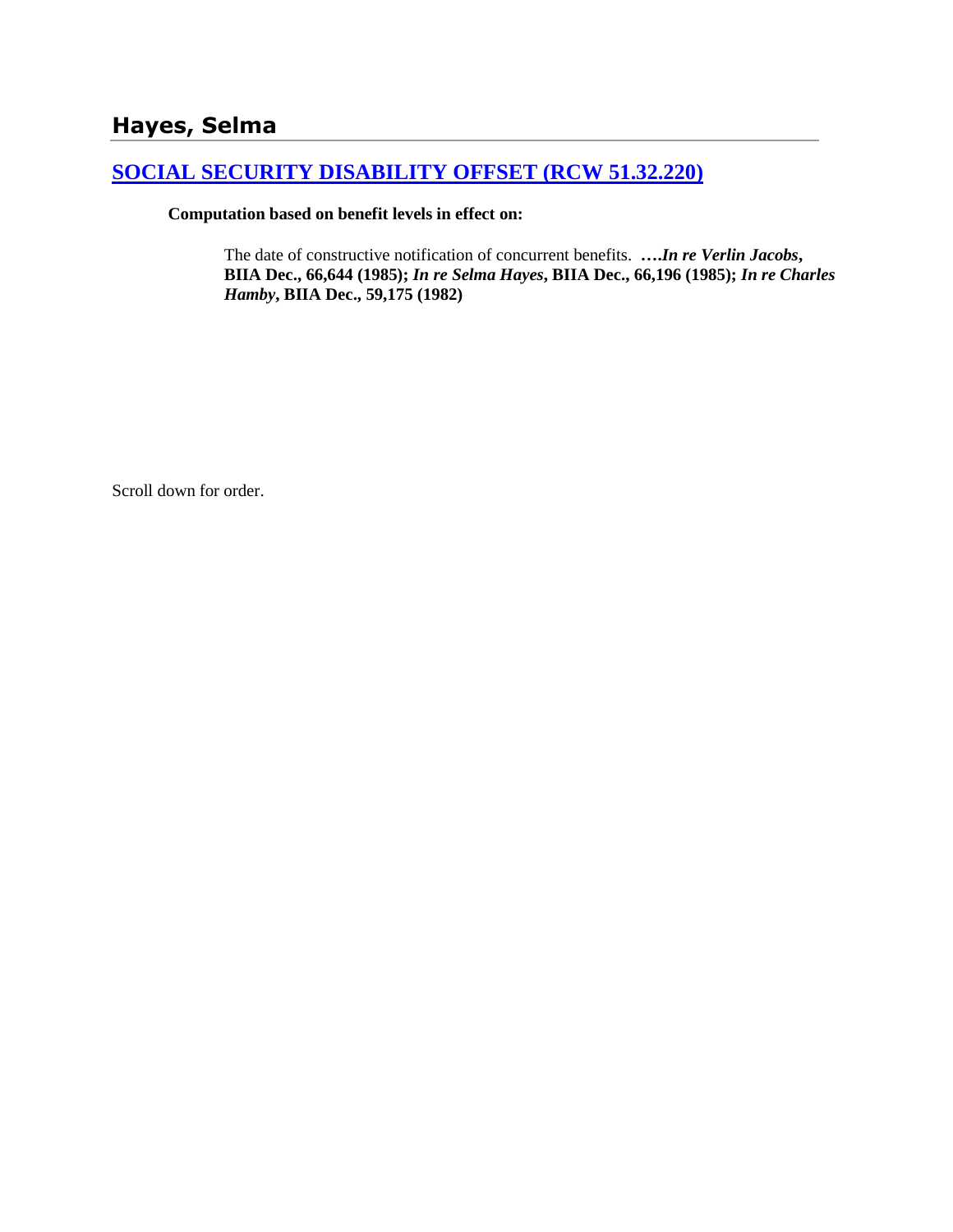### **BEFORE THE BOARD OF INDUSTRIAL INSURANCE APPEALS**

#### **STATE OF WASHINGTON**

# **)**

**)**

 **In Re: SELMA HAYES ) DOCKET NO. 66,196 CLAIM NO. G-601441 ) DECISION AND ORDER**

APPEARANCES:

 $\frac{1}{2}$ 

6<br>7

9 | Claimant, Selma Hayes, by 10 William J. Van Natter 12 | Employer, Kenney Presbyterian Home, None 15 Department of Labor and Industries, by 16 The Attorney General, per James S. Kallmer Assistant

19 This is an appeal filed by the claimant on November 4, 1983 from an order of the Department of Labor and Industries dated October 31, 1983 which adhered to the provisions of a prior order dated December 12, 1980 declaring the claimant's monthly pension rate to be \$152.56 effective October 16, 1980 after application of the social security 24 offset reduction provision of RCW 51.32.220. Further, the order determined that benefit overpayments had been made in the amount of \$373.40 for the period of October 16, 1980 to December 15, 1980, which overpayment was to be repaid by reducing future payments by \$38.14 per 28 | month. Reversed and remanded.

### 29 DECISION

30 Pursuant to RCW 51.52.104 and RCW 51.52.106, this matter is before the Board for review and decision on a timely Petition for Review filed by the claimant to a Proposed Decision and Order issued on January 31, 1985 in which the order of the Department dated October 31, 1983 was affirmed.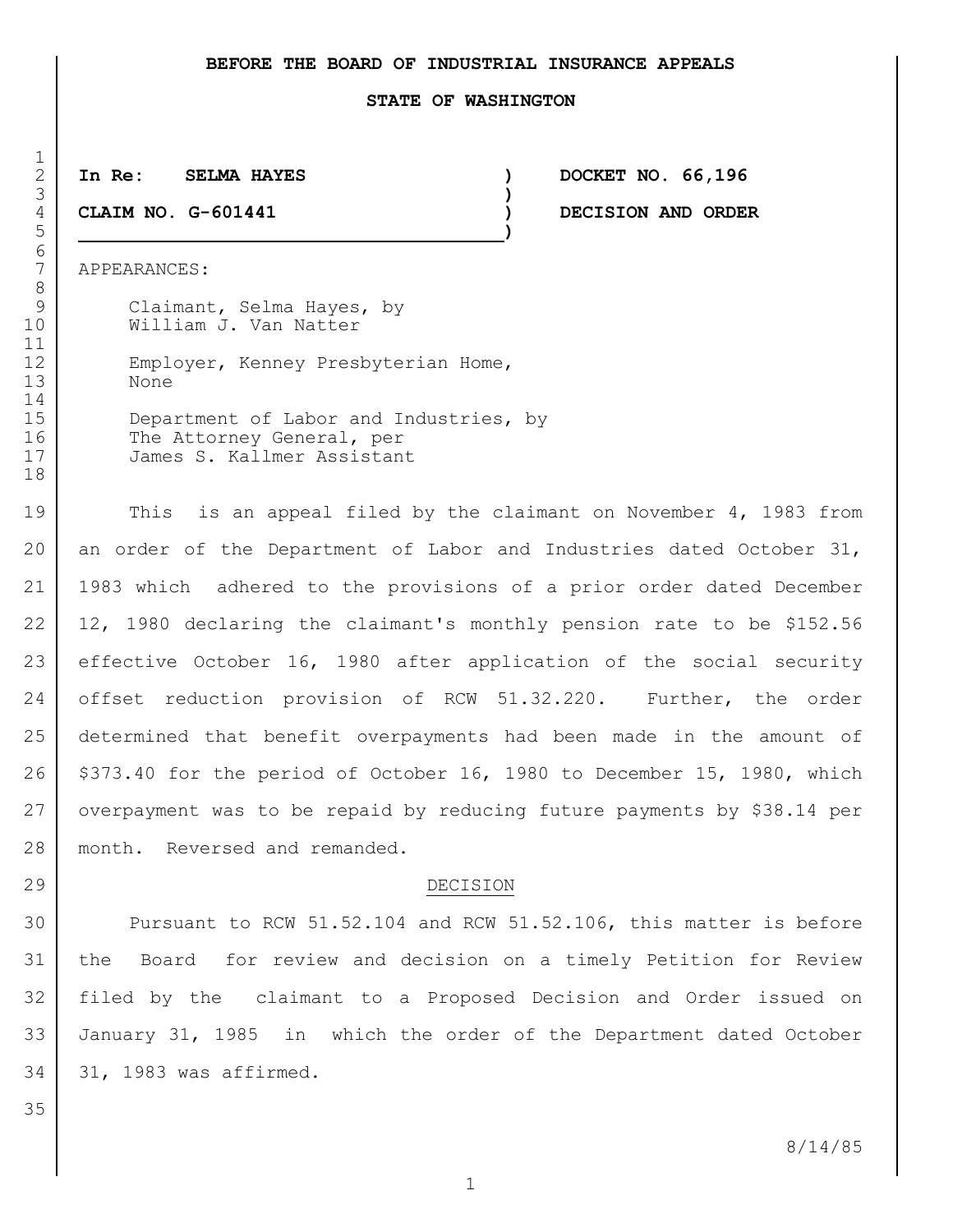1 The Proposed Decision and Order characterized the facts in this 2 | case as having been received by stipulation of the parties. The record of "facts" upon which our determination of the issues must turn was actually accomplished by both the claimant and the Department 5 | setting forth by statements of their respective counsel the salient facts necessary to present arguments supporting their theories of the case. All objections except as to relevance were waived. Rulings 8 as to relevance are hereby affirmed, although we do not necessarily endorse the procedure by which the record facts were admitted as 10 evidence.

 The legal issue framed by the parties in their respective 12 | statements of fact and briefs can be fairly stated as follows: "What rate of social security disability benefits must be used as the base for determining the amount of the Department's offset in applying the reduction of benefits provisions contained in RCW 51.32.220?"

18 The claimant contends that the social security benefit levels in effect on December 24, 1975 must be used in computing the amount of offset. The Department contends the benefit levels in effect in October, 1980 must be used.

22 Ms. Selma Hayes was injured during the course of her employment in 1974. She began receiving social security disability insurance (SSDI) benefits in June, 1975. Ms. Hayes' workers' compensation claim was administratively closed in December, 1976 with a permanent partial disability award. She availed herself of the appeals process and was eventually adjudicated permanently totally disabled effective May 13, 1977. Her first award for that status was initiated by the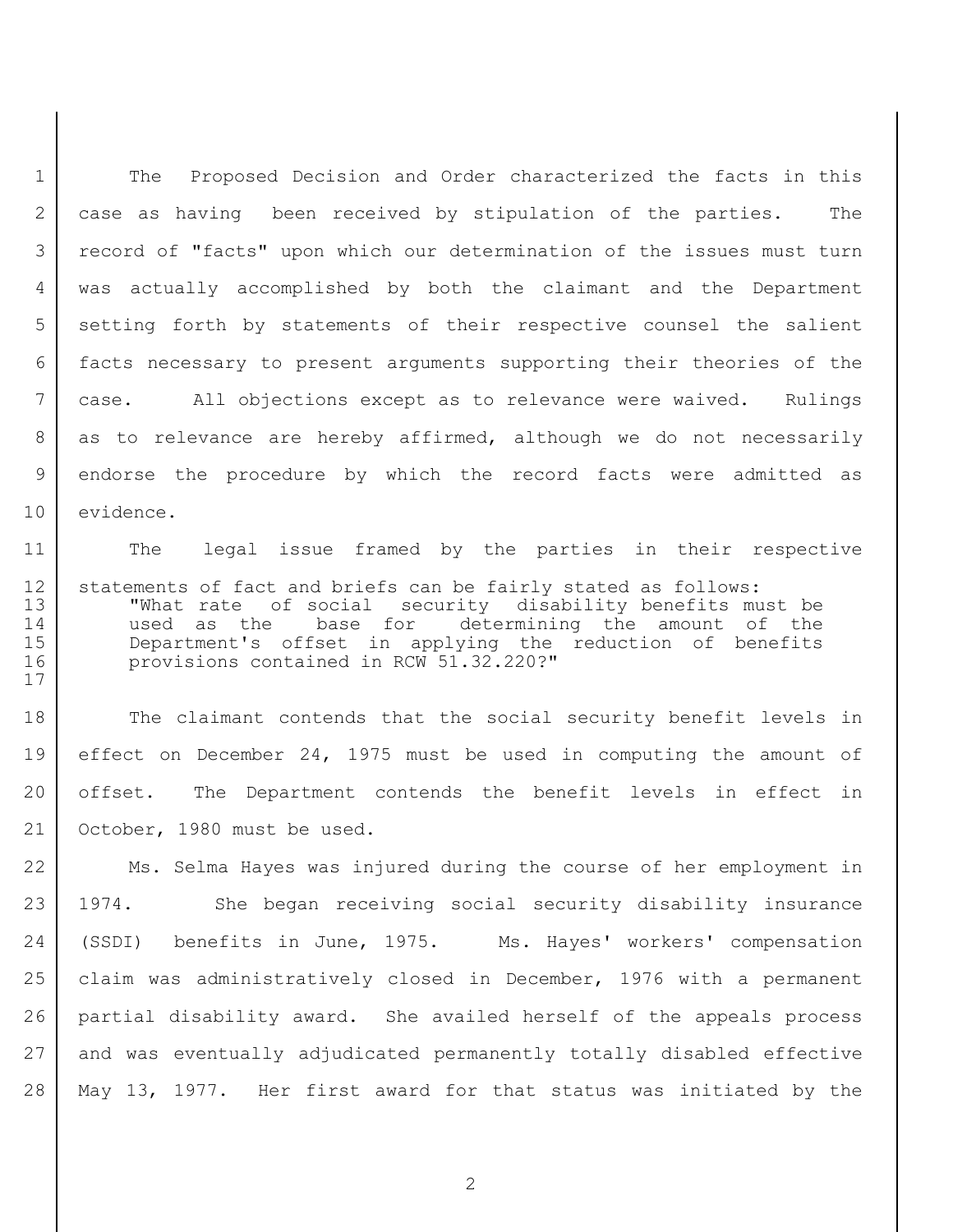Department on October 24, 1979. In February, 1981, Ms. Hayes was awarded, again following pursuit of litigation, temporary total disability benefits for the period December 24, 1975 through may 12, 1977. Consequently, with the benefit of hindsight, the first date Ms. Hayes was concurrently entitled to both federal SSDI benefits and state workers' compensation payments was December 24, 1975. At that time, her SSDI monthly stipend was \$121.70. The facts of this case 8 | do not show the Department acted in bad faith in delaying the eventual resolution of the disputed disability status by causing or encouraging bureaucratic foot-dragging in processing Ms. Hayes' claim. Still, it must be acknowledged as a legal truism that the Department was guilty of an erroneous adjudication in December, 1976 when it attempted to close the claim with a disability determination much less than that to 14 which the claimant was ultimately found to be entitled.

15 On September 26, 1980, long after the claimant had been determined 16 to be permanently totally disabled effective May, 1977, the Department claims it first received notification from the Social Security Administration that Ms. Hayes was and had been receiving SSDI benefits and that her then periodic benefit rate was \$186.70. This "fact" of first notification from the Social Security Administration was "accepted" by claimant's counsel. However, in her Petition for Review, the claimant now seeks further opportunity to establish that the Department actually had information in its files as early as August, 1976 and documented again in February, 1977 and May, 1977 that the claimant was receiving social security disability benefits. The claimant was accorded full opportunity to present all relevant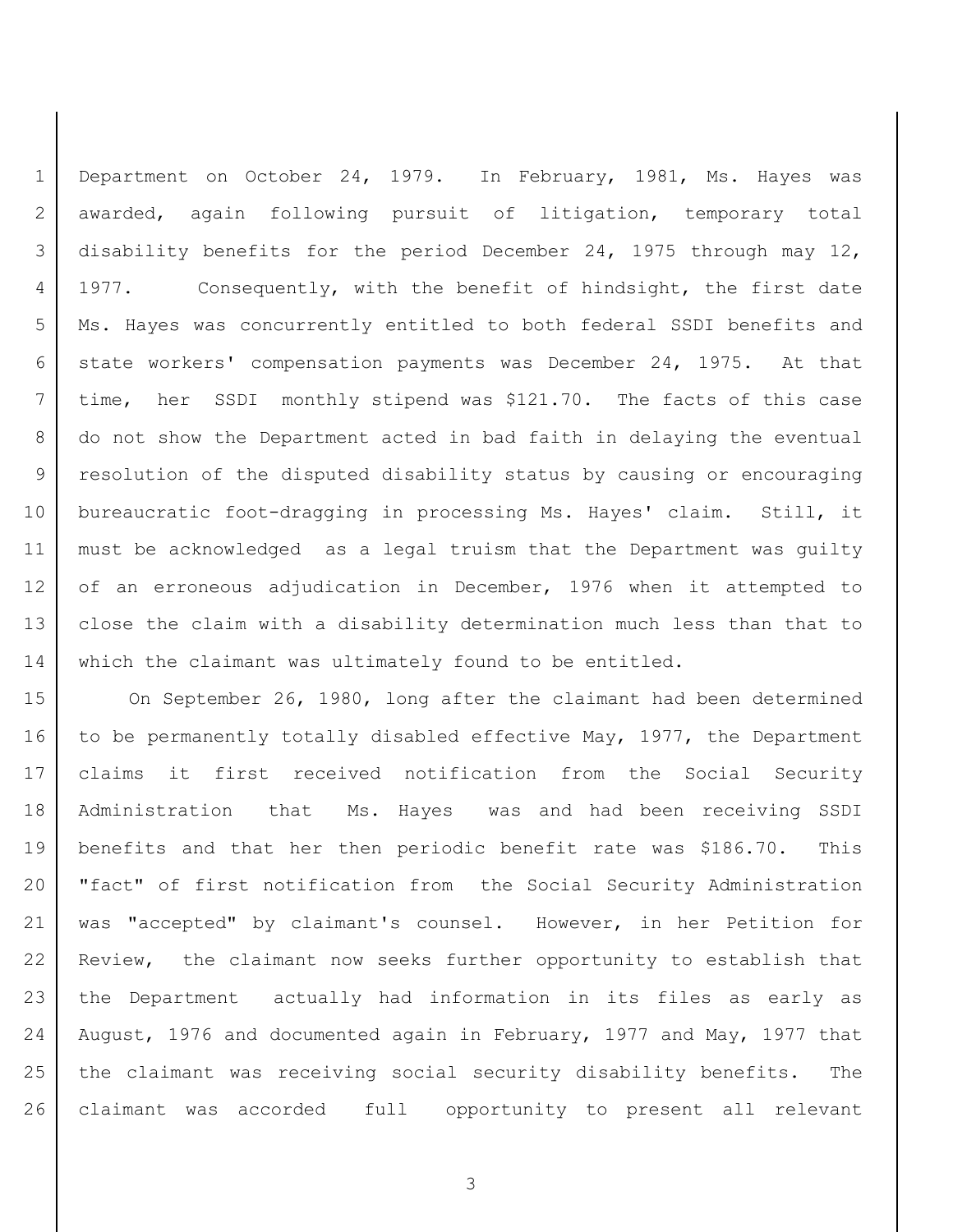1 evidence during the course of proceedings at hearing this appeal; 2 | there is no allegation that such evidence was unavailable at time of hearing, nor that the same was newly discovered since hearing. Consequently, we are not persuaded that such additional opportunity is justified in this case. Moreover, in view of our discussion to follow, we believe such additional evidence is unnecessary to the 7 resolution of the issue presented.

 To fully articulate our decision herein we are compelled to reexamine pertinent prior Board decisions to clarify our reasoning in this case. The issue of what base rate to use in computing the amount of offset under RCW 51.32.220 has been presented in several 12 | appeals brought to this Board in the past.

13 | In re Charles Hamby, (Docket No. 59,175, March 29, 1982) presented 14 a situation where, by order dated June 27, 1980, the claimant was placed on the pension rolls effective December 29, 1978. That date 16 also happened to be the first date Mr. Hamby was concurrently entitled 17 to state workers' compensation benefits and federal SSDI payments. Although the Department received official notice directly from the Social Security Administration concerning the claimant's entitlement 20 to federal benefits in December, 1980, this Board's order required the Department to compute its offset by reference to SSDI benefit levels in effect on the first date of concurrent entitlement. Had the Department made inquiry of the Social Security Administration in 24 December, 1978 the fact of concurrent entitlement would have been discovered. Although Hamby had received total temporary disability benefits even earlier, such were terminated on a date preceding his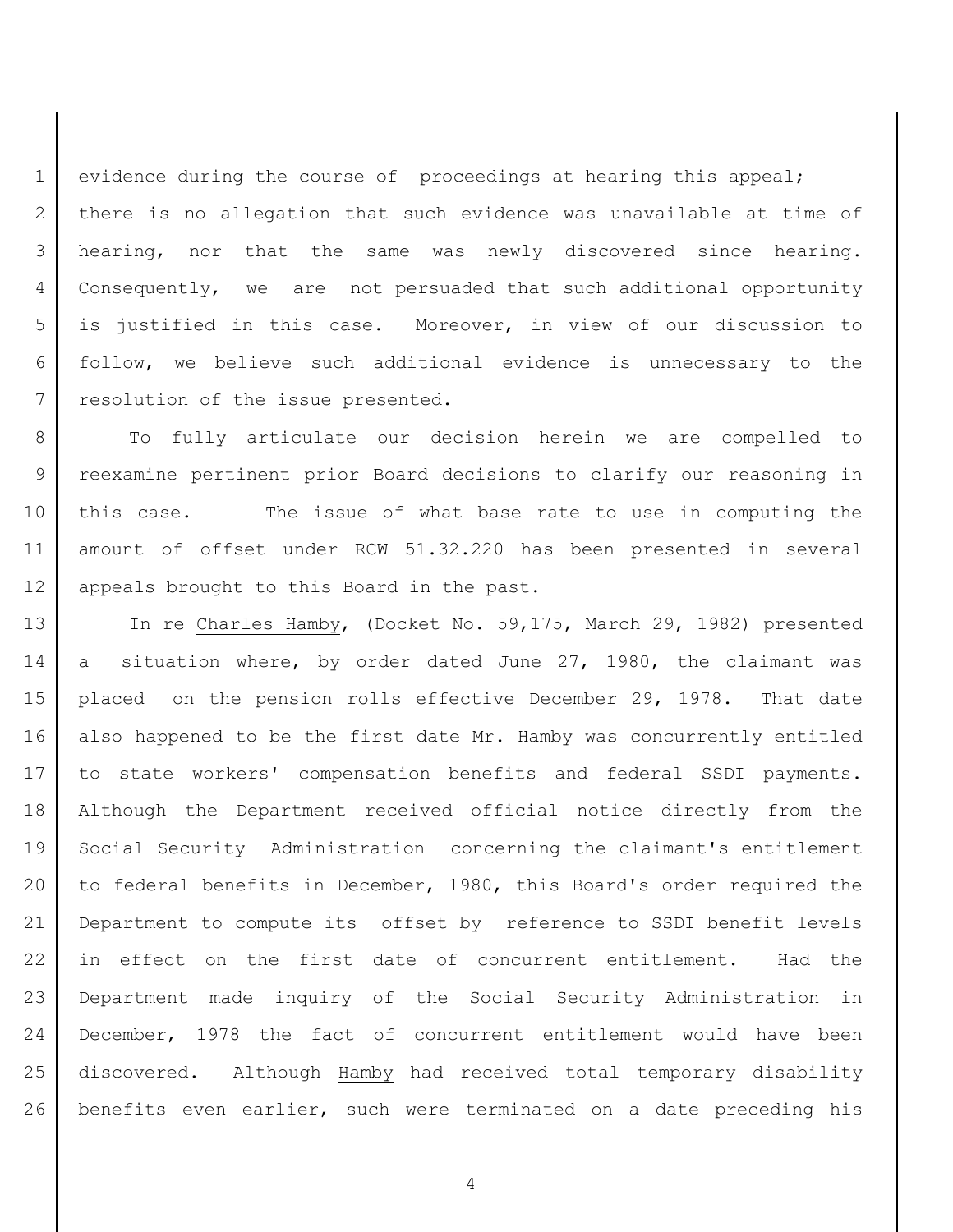1 | receipt of federal benefits. Therefore, any earlier inquiry would 2 have resulted in a negative report of concurrent entitlement.

 In re Donald Clinton (Docket No. 61,711, April 15, 1983) presented the facts where a claimant injured in 1970 had later returned to the labor force. In 1975 his claim was reopened and he was placed on temporary total disability benefits effective September, 1975. On July 24, 1979 the Department entered an order placing the claimant on 8 | the pension rolls effective December 13, 1978. His actual first 9 | month of concurrent entitlement was May, 1976, several months after 10 state temporary total disability benefits had been commenced. The Department received official notice from the Social Security Administration of such concurrent entitlement in August, 1980, but its 13 | own file record showed constructive knowledge of Mr. Clinton's receipt of SSDI benefits as early as April, 1978. This Board's order required the Department to compute its offset based on benefit levels in effect in April, 1978, when it was first put on notice by its own file documents of the existence of concurrent entitlement. Had the Department made inquiry whether the claimant was also receiving SSDI benefits, when it first had commenced temporary total disability in September, 1975, it would have received a negative report. Consequently, the Department was held to be put on notice of concurrent entitlement no earlier than its record showed such status 23 to probably exist.

24 In re Verlin Jacobs (Docket No. 66,644, May 31, 1985) presented 25 | the history of the Department entering an order on June 7, 1983, placing the claimant on the pension rolls effective March 1, 1977.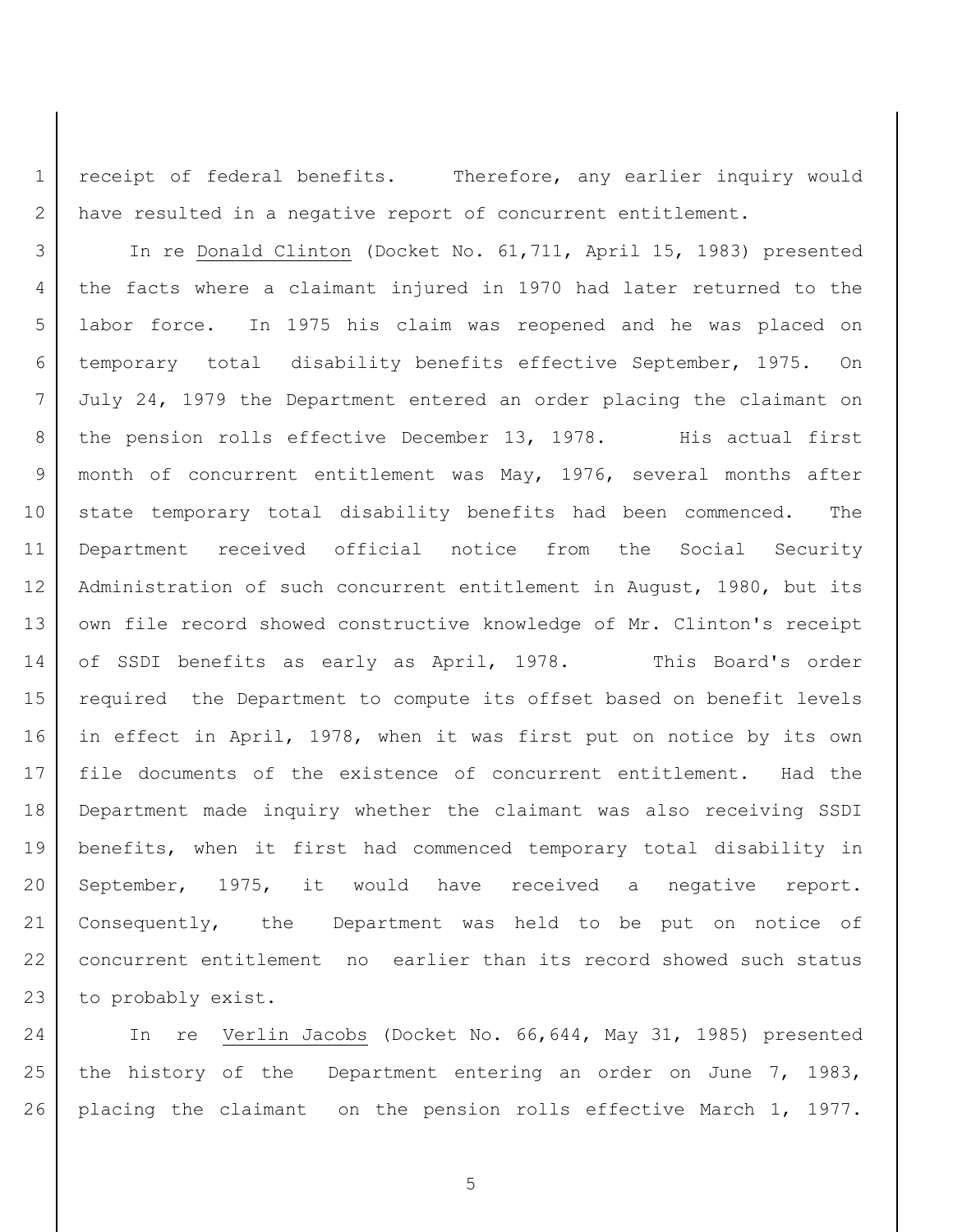That effective date was also the first date of concurrent entitlement 2 of state and federal benefits. The six-year delay in pension implementation was due to the Department's earlier erroneous adjudication that the claimant was only permanently partially disabled. It was a result of litigation that such error was determined. It was not until November, 1983 that the Department received official notice of concurrent entitlement from the Social 8 Security Administration. This Board's order required the Department 9 to compute its offset based on benefit levels in effect in March, 1977. Had a correct adjudication been made of the claimant's disability status in March, 1977 and inquiry made of the claimant's receipt of SSDI benefits, the fact of concurrent entitlement would have been discovered and the Department's offset could have been 14 | commenced based, of course, on benefit levels then in effect.

15 These and other prior decisions concerning RCW 51.32.220 have caused this Board to evolve what is felt to be a straightforward 17 approach to the resolution of legal disputes in its application. 18 | That approach, reduced to its barest terms, is simply: The worker ought to be placed in the same position when the Department of Labor and Industries takes the offset as was the case when the Social Security Administration was authorized to take the offset. We understand the federal statute and administrative regulations provide that when the Social Security Administration was taking the offset 24 from workers in this state, that reduction of benefits by offset was only commenced in the month after the month the Social Security Administration was put on notice that the worker was entitled to state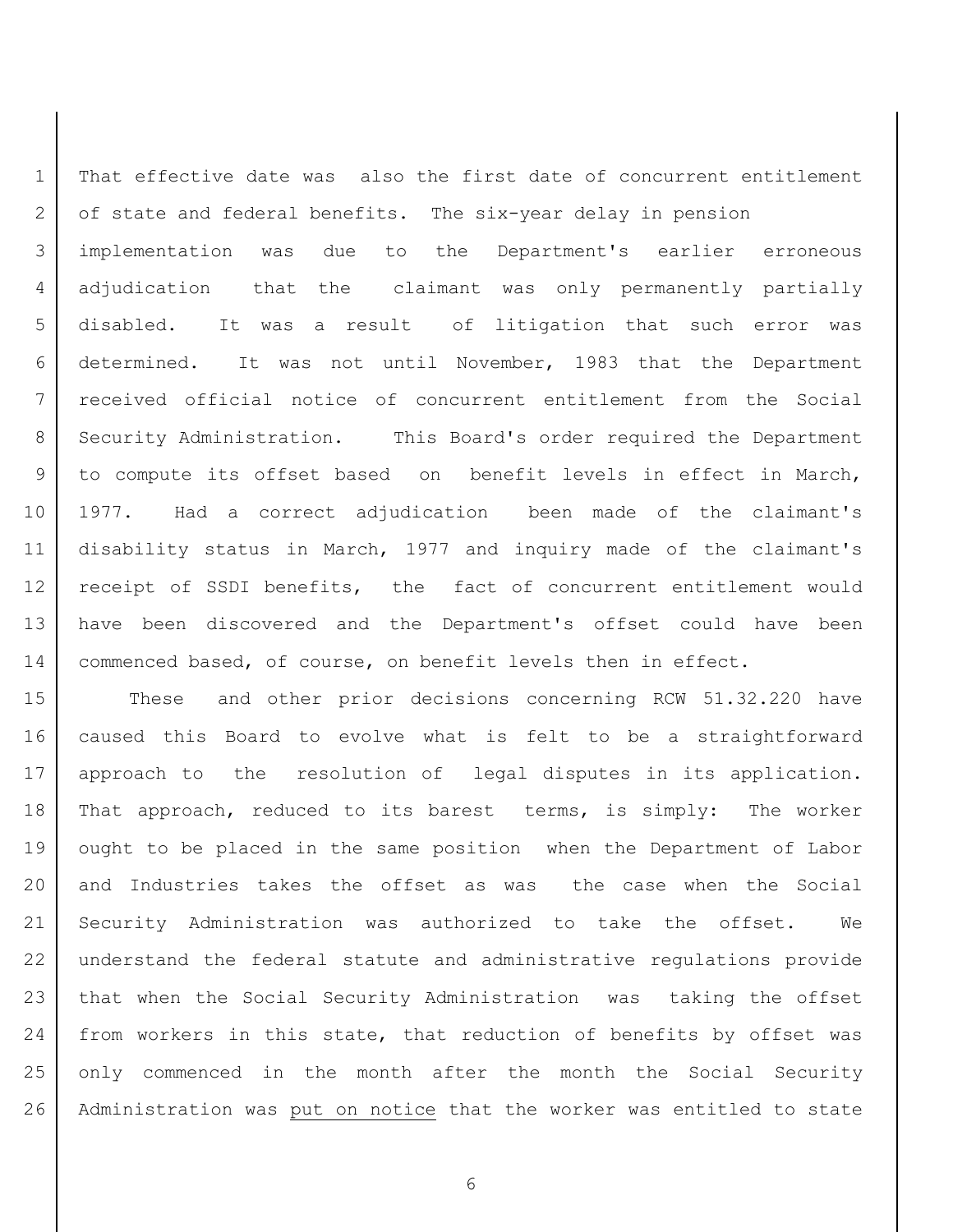1 | workers' compensation benefits. We further understand that the benefit levels in effect during the month the Social Security Administration was put on notice of such entitlement were relied upon 4 for computing the extent of offset.

 A careful analysis of the Board's prior decisions shows a consistent application of these principles. The present appeal and those which have preceded it concerning the appropriate benefit reference levels have revealed to us a great confusion over the legislative intent of the language of Subsection 2, RCW 51.32.220.

10 That section reads: "Any reduction under Subsection (1) of this section shall be effective the month following the month in which the Department or self-insurer is notified by the Federal 14 Social Security Administration that the person is receiving disability benefits under the Federal Old Age, Survivors 16 and Disability Insurance Act ..."

18 In choosing that language, we do not believe this State's legislature intended the statute to be applied so strictly that it would require the Department be notified directly "by" the federal agency before attempting to implement any offset. The notification from the federal agency may be a key for determining the first 23 effective month for the Department to commence the offset, but we believe and have held in prior decisions that the date of such notification should not be the operative fact for determining the base 26 | benefit level for offset computation.

27 Our prior decisions show that the Department has been held to have been put on notice of concurrent entitlement for the purpose of determining what benefit levels to reference in its offset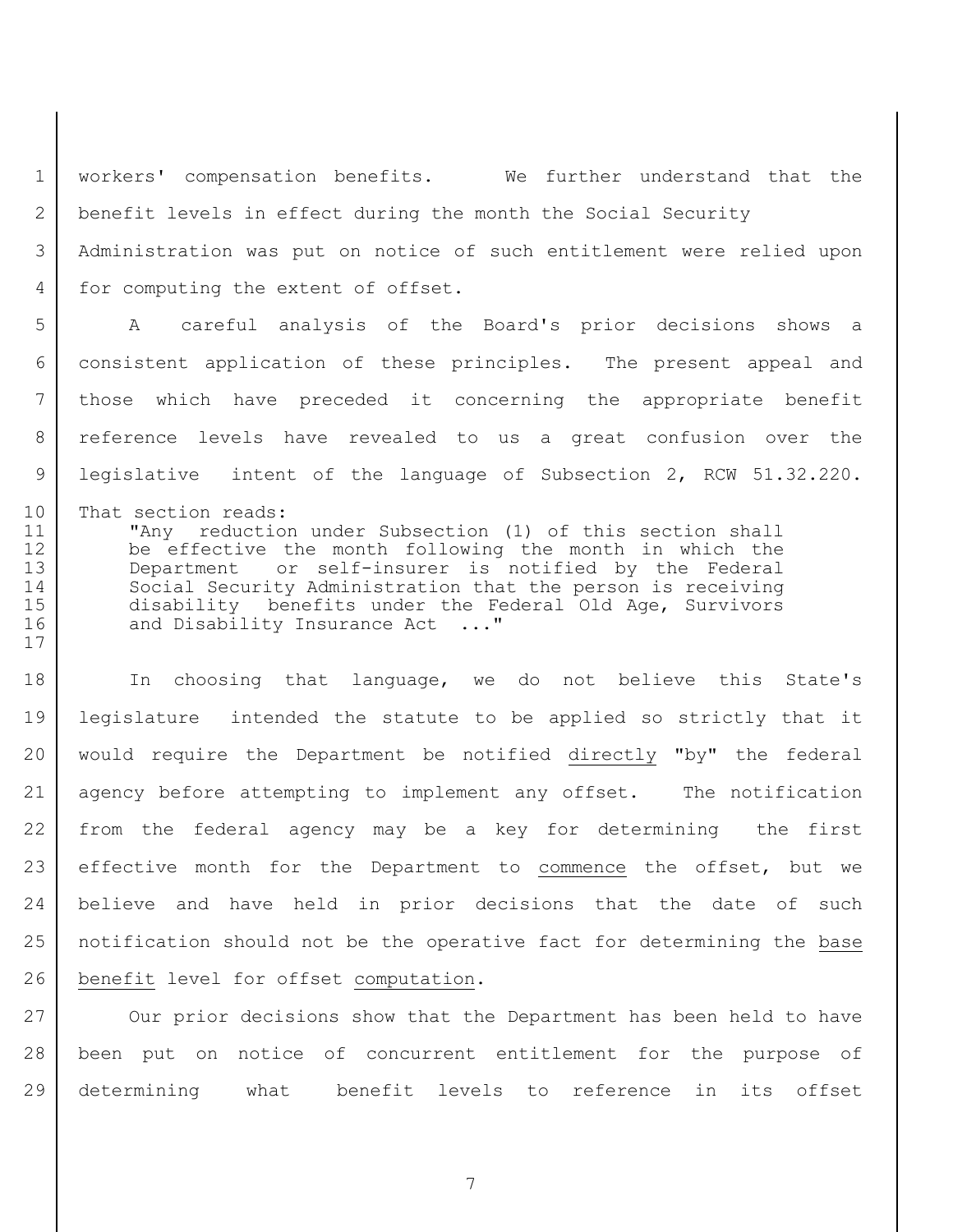computation, from the date that temporary total or permanent total workers' compensation benefits were commenced except where such date preceded the date that federal SSDI benefits were commenced. It was felt that the Department ought to be held to have been put on notice when concurrent entitlement in fact existed and inquiry at that time would have so revealed. However, when in fact concurrent entitlement did not exist at the time of commencement of periodic state benefits or a decision regarding federal entitlement was made retroactive 9 | subsequent to the date of commencement of state benefits, the Department ought not to be held to have been put on notice until such time as its own records revealed the probable existence of that 12 |  $\text{fact.}^1$ 

13 | As we announced in re Jacobs, a rule requiring reference to 14 benefit levels during the month the Department of Labor and Industries 15 is put on notice of entitlement or with due diligence should have been 16 put on notice, has several advantages under this state's statutory 17 scheme. First, in most cases, it is simple to administratively

ı.

<sup>1.</sup> The Board's decision in re Lee V. Darbous (Docket No. 58,900, March 29, 1982) might appear to be in conflict with this principle. That case was, however, governed by facts quite disparate from those of the Board's decisions discussed above. In Darbous a concurrent entitlement decision was not made by the Social Security Administration until April, 1980, but benefits were paid retroactive to November, 1978. Thereafter, the claimant's level of cooperation with his self-insured employer can charitably be described as recalcitrant insofar as releasing information necessary to determine what level of offset, if any, was appropriate. Because the employer had to estimate this information, no adjustment for any portion of this "period of noncooperation" was appropriate. RCW 51.32.220 (1). To best effectuate that legislative intent, offset calculatons based on benefit levels subsequent to the earliest date of notification of concurrent entitlement was clearly appropriate.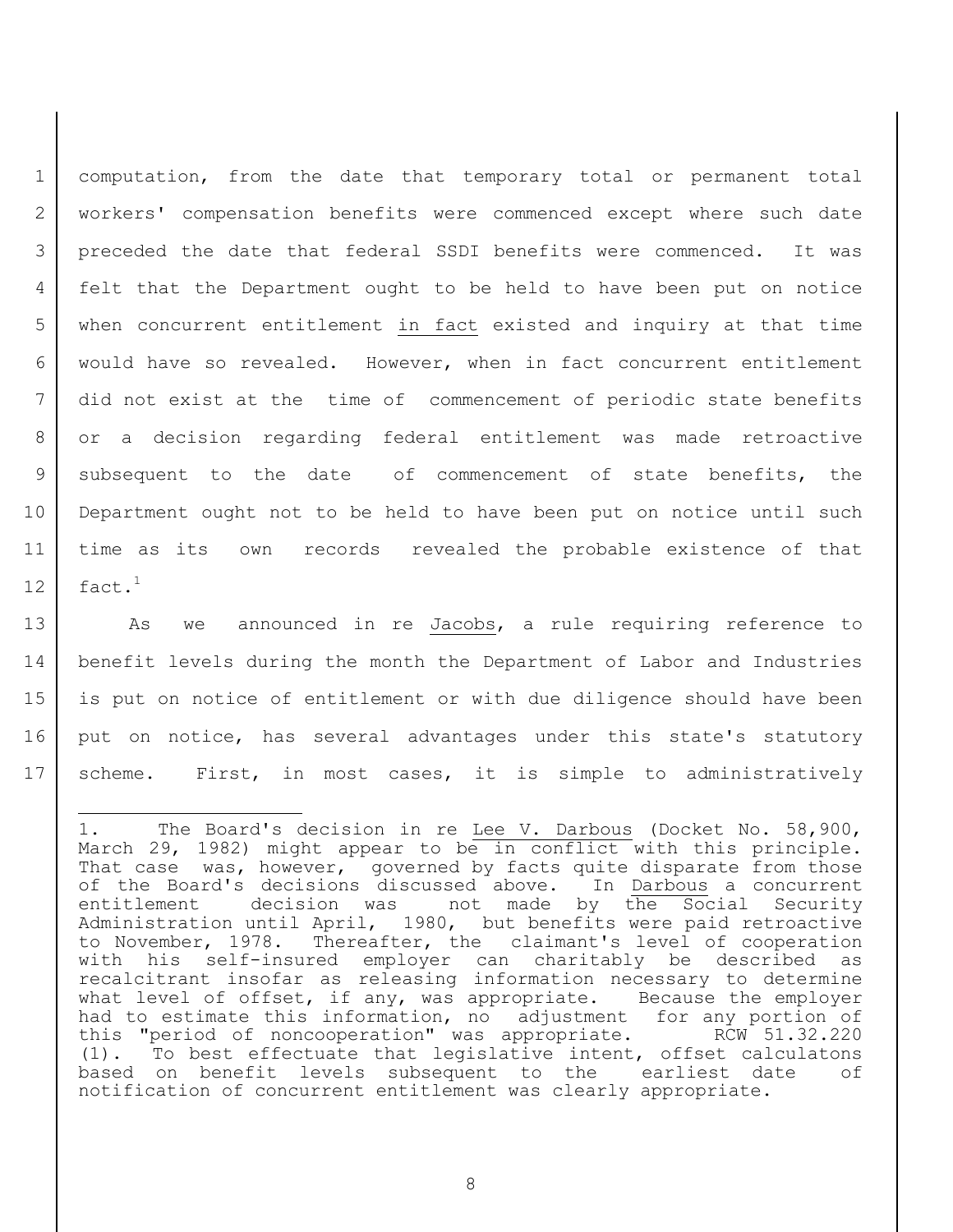determine. Second, it encourages the Department to make early inquiry whether collateral federal benefits were being applied for and received.

 Logic alone urges recognition of the date of concurrent entitlement as the reference date of benefit levels for determining 6 | the amount of offset. Under the federal scheme, a totally disabled worker is entitled to benefits regardless of the cause of total disability. Only occasionally would the situation arise where a worker found permanently totally disabled under state workers' compensation law would not also be assured of the same status under a social security disability adjudication. It is to the direct financial benefit of insurers in those states like Washington where 13 the offset is reversed, to make inquiry as soon as possible whether a worker receiving workers' compensation periodic benefits is also receiving SSDI payments. Patently, the date on which a worker is effectively declared permanently totally disabled under state law ought to trigger the astute claims manager to make such inquiry--the 18 earlier information of concurrent benefits is received, the earlier 19 | the workers' compensation insurer may reduce its benefit payments, thereby saving substantial financial resources. During the waiting period, the worker still receives all benefits to which he is rightfully entitled, even if he is receiving both federal and state benefits.

24 In reaching our present result, we are mindful of two significant intents present in the federal and state legislation. First, there is the Congressional intent that the benefit structure should not be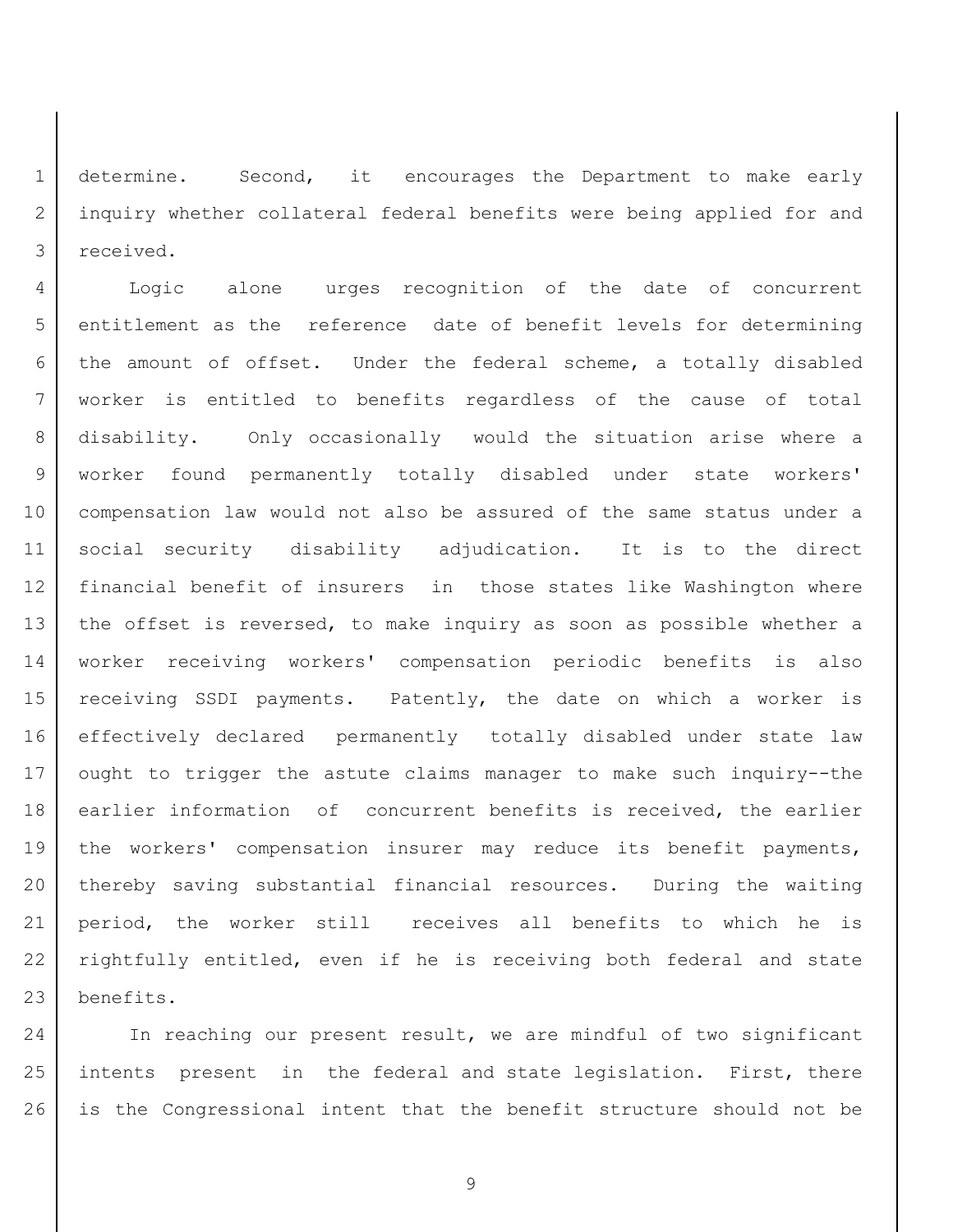designed to discourage workers from returning to gainful work as early 2 as they reasonably can. Second, there is the clear intent in this state's law, which must be considered in conjunction with the Congressional intent, not to penalize this state's injured workers because of bureaucratic delay or erroneous original adjudications.

 In this case, proper calculation of the offset permitted under RCW 51.32.220 should be made by reference to the benefit levels in effect 8 as of December 24, 1975, the date that temporary total disability compensation was made effective. The fact that this date had to be established as a result of subsequent litigation should not change this result. Permitting the Department to compute the offset based on benefit levels in effect on a later date would unfairly penalize workers who obtained proper state benefits only after availing themselves to the appeals process. What is accomplished by reference to benefit levels on this date is the fair and accurate adjudication 16 of claims early in the claims history, and the encouragement of astute claims management to take the earliest possible advantage of statutory 18 | provisions permitting reduction of benefits by offset. The Department correctly applied RCW 51.32.220 in beginning the offset as of October 16, 1980, the month after the date upon which it was advised and 21 | received notice of concurrent entitlement. However, the rate of social security benefits to be used in the calculation was incorrectly 23 determined and this matter will be reversed to correct that error.

## 24 FINDINGS OF FACT

25 After consideration of the Proposed Decision and Order and the Petition for Review filed thereto and a careful review of the entire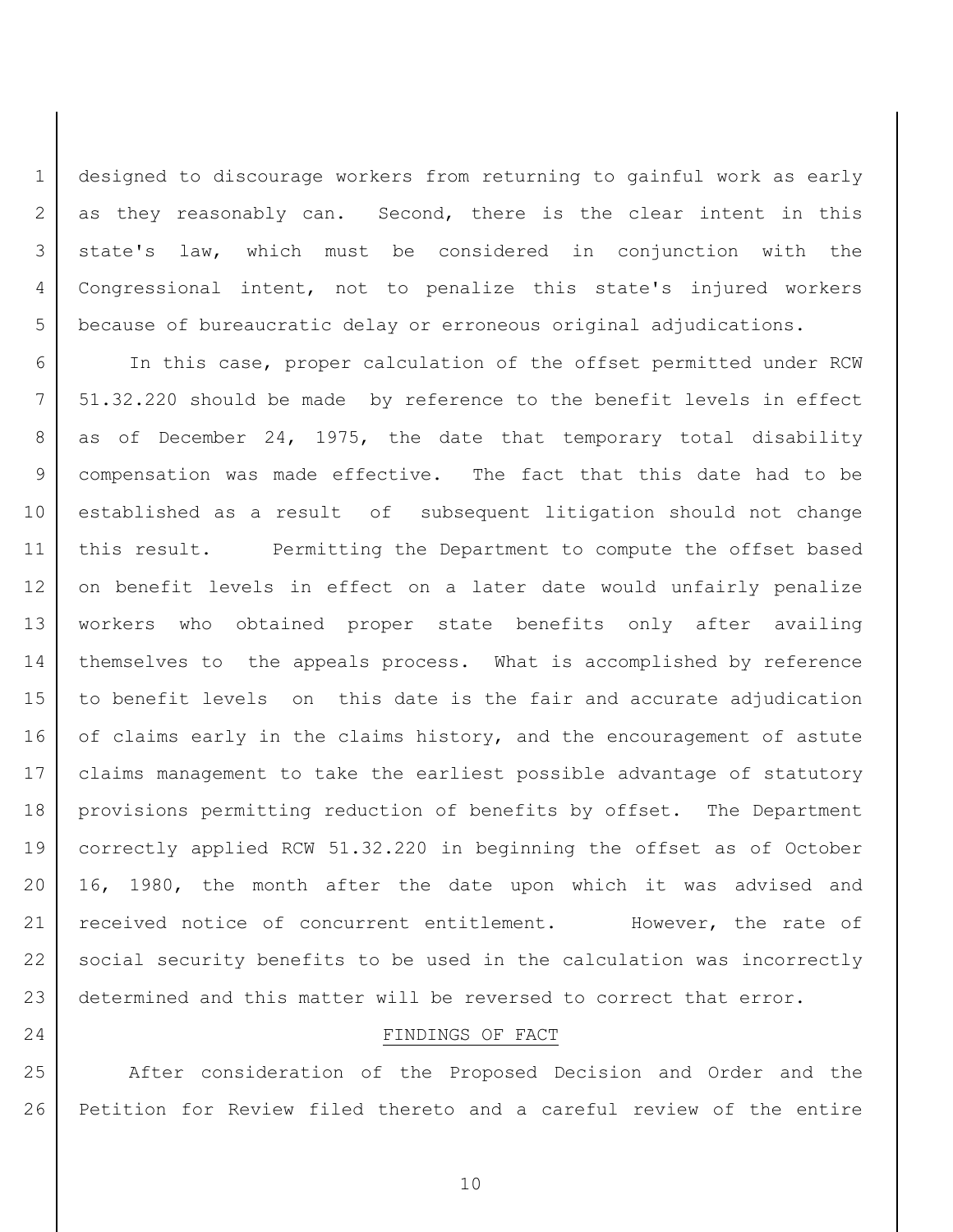record before us, we hereby incorporate Proposed Findings of Fact Nos.

 $2 \mid 1, 2, 3$  and 4. In addition we find as follows:

 5. Claimant's monthly social security entitlement on December 24, 1975 equaling \$121.70 is the rate to be

6 applied in the calculation of the social security 7 | Coffset administered by the State Department of Labor 8 and Industries.

 6. On September 26, 1980, the Department of Labor and Industries received written communication from the Federal Social Security Administration that claimant had been receiving disability benefits under the Federal Old Age Survivors and Disability Act as early 15 as December 24, 1975. The effective date to apply the 16 reduction of \$121.70 was the month following that 17 date of communication.

### CONCLUSIONS OF LAW

- 21 | 1. The Board of Industrial Insurance Appeals has jurisdiction over the parties and the subject 23 | matter of this appeal.
- 25 2. The reduction of benefits pursuant to RCW 51.32.220 26 should be computed by reference to claimant's worker's 27 compensation and social security disability benefit 28 | The Revels in effect as of December 24, 1975. October 29 16, 1980, the month following the date the Department was notified, is the effective date to apply the 31 reduction.
- 33 3. The Department order dated October 31, 1983 34 adhering to its December 12, 1980 order which reduced claimant's monthly pension rate per RCW 51.52.220 effective October 16, 1980, and detrmined that an overpayment existed of \$373.40 for the period of October 16, 1980 through December 15, 1980 to be reduced from future awards in the amount of \$38.14 per 40 month, is incorrect, should be reversed, and the claim should be remanded to the Department to recompute the claimant's benefit levels consistent with the Findings 43 and Conclusions herein.

It is so ORDERED.

Dated this 14th day of August, 1985.

BOARD OF INDUSTRIAL INSURANCE APPEALS